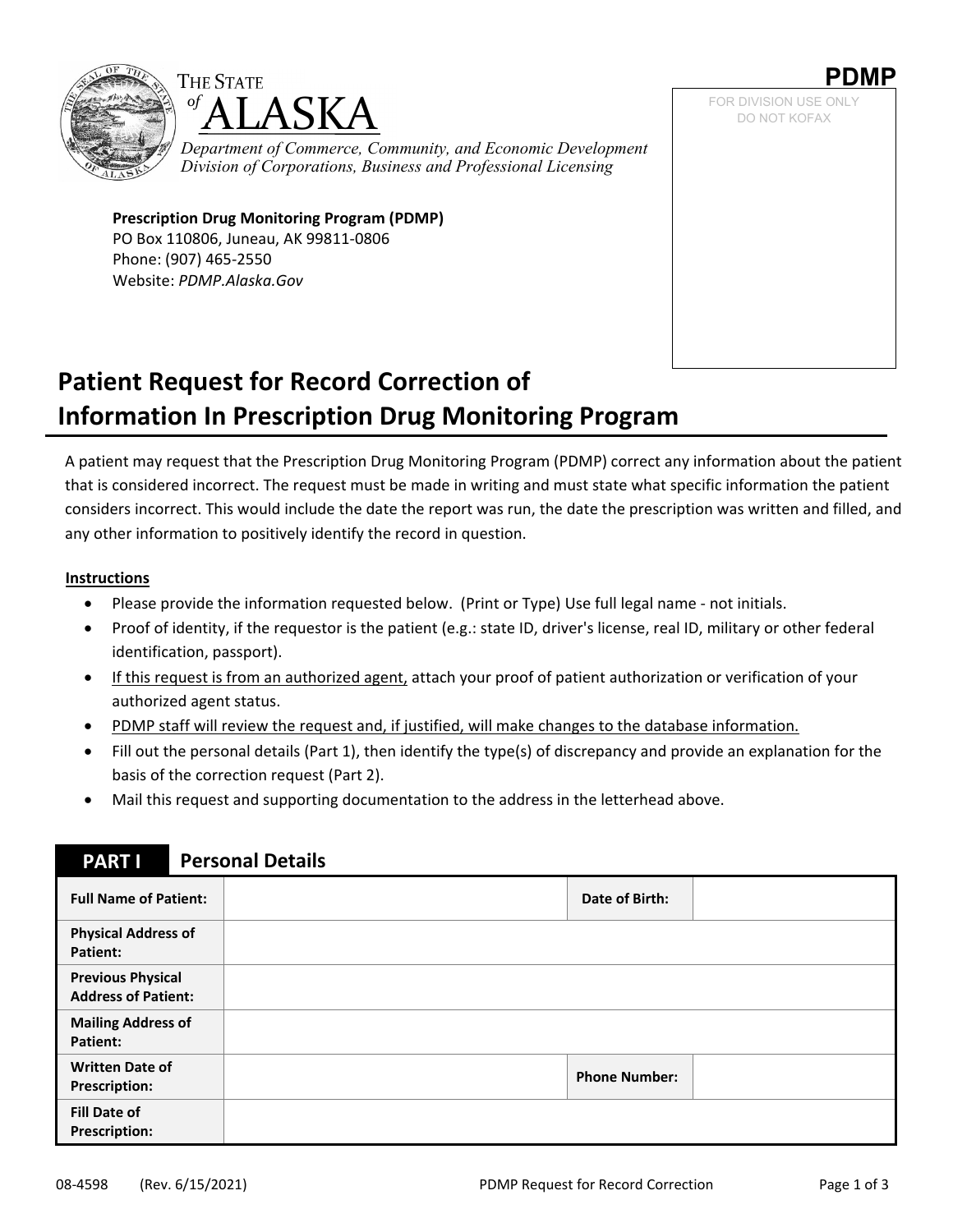### **PART II Correction Details**

Indicate the type(s) of correction below. Provide any appropriate details and documentation to support the correction requested.

| 1. Personal details (check all that apply)                                                                  |  |  |  |  |  |
|-------------------------------------------------------------------------------------------------------------|--|--|--|--|--|
| a. Name                                                                                                     |  |  |  |  |  |
| b. DOB                                                                                                      |  |  |  |  |  |
| c. Address                                                                                                  |  |  |  |  |  |
|                                                                                                             |  |  |  |  |  |
| Describe the change(s) needing to be made and attach any documentation necessary to support the correction: |  |  |  |  |  |
|                                                                                                             |  |  |  |  |  |
|                                                                                                             |  |  |  |  |  |
|                                                                                                             |  |  |  |  |  |
|                                                                                                             |  |  |  |  |  |
| 2. Prescription information (check all that apply)                                                          |  |  |  |  |  |
| a. Drug name                                                                                                |  |  |  |  |  |
| b. Drug type                                                                                                |  |  |  |  |  |
| c. Quantity                                                                                                 |  |  |  |  |  |
|                                                                                                             |  |  |  |  |  |
| Describe the change(s) needing to be made and attach any documentation necessary to support the correction: |  |  |  |  |  |
|                                                                                                             |  |  |  |  |  |
|                                                                                                             |  |  |  |  |  |
|                                                                                                             |  |  |  |  |  |
|                                                                                                             |  |  |  |  |  |
|                                                                                                             |  |  |  |  |  |
| 3. Provider/Pharmacy information<br>$\Box$                                                                  |  |  |  |  |  |
| a. Name of provider                                                                                         |  |  |  |  |  |
| b. Name of pharmacy                                                                                         |  |  |  |  |  |
|                                                                                                             |  |  |  |  |  |
| Describe the change(s) needing to be made and attach any documentation necessary to support the correction: |  |  |  |  |  |
|                                                                                                             |  |  |  |  |  |
|                                                                                                             |  |  |  |  |  |
|                                                                                                             |  |  |  |  |  |
|                                                                                                             |  |  |  |  |  |
|                                                                                                             |  |  |  |  |  |